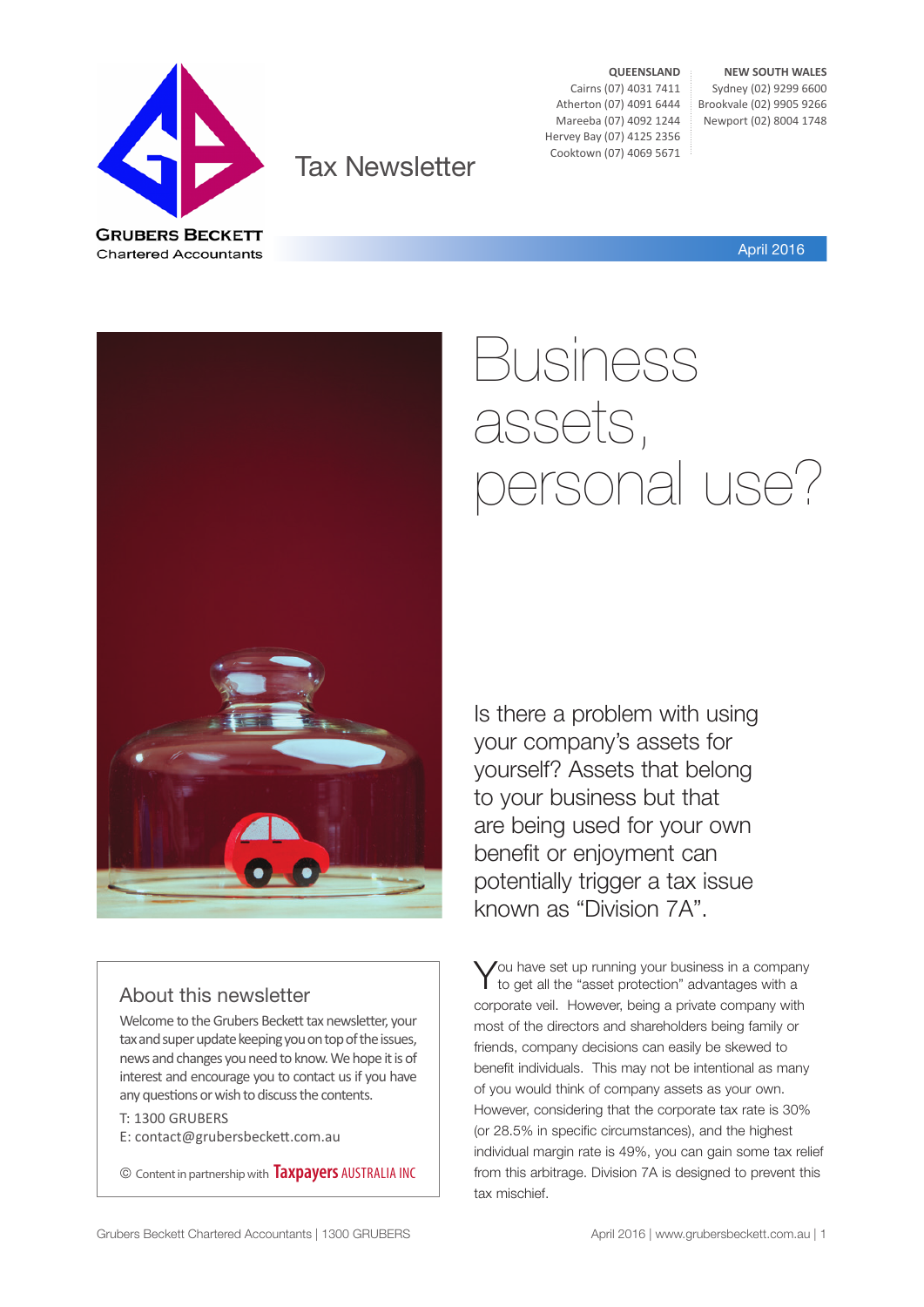The Diver<br>
7<br>
is<br>
and<br>
poter<br>
catch<br>
transad<br>
th<br>
subst t, in<br>
nce,<br>
not<br>
ve a<br>
tion<br>
is ... **The Division 7A net is wide, and may potentially catch many transactions that, in substance, do not involve a distribution of profits ...**

### WHAT'S DIVISION 7A?

Division 7A treats a payment or other benefit provided by a private company to a shareholder (or their associate) as a payment for income tax purposes. This integrity measure can apply even if the recipient treats the transaction as a gift, or a loan, or the waiving of a debt.

The Division 7A net is wide, and may potentially catch many transactions that, in substance, do not involve a distribution of profits, such as using a company's assets for private enjoyment. This is especially the case since the definition of "payment" was expanded to include the provision of assets.

### CAN THIS HAPPEN IF I USE COMPANY ASSETS FOR PERSONAL USE?

Yes it can. Real tangible company assets are usually the biggest exposure that you may have to Division 7A without realising it, and may unintentionally fall out of any discussions you may have with us.

An example would be a holiday house that is owned by a company but is used by a shareholder of that company. The value of this use, under Division 7A, can be deemed to be a dividend and form part of the shareholder's assessable income.

There are certain exemptions that can apply however – for example, if the house was being used as a main residence. Check with this office for further information.

### WATCH OUT FOR MOTOR VEHICLES

Another fairly common example concerns the provision of motor vehicles, but they are most likely caught by fringe benefits tax (FBT) rather than Division 7A because those vehicles are typically provided to directors in their capacity as employees despite those directors being shareholders (see panel at right). This starts getting quite complex, so please talk to this office if you have motor vehicles used in this manner by shareholders, directors or employees.

One of the results from the ATO's recent ramping up of its data matching activities has been an increased triggering of both Division 7A and FBT provisions after vehicles registered to businesses were found to be used privately by, respectively, shareholders or employees.  $\blacksquare$ 

### OTHER ISSUES TO CONSIDER WHEN USING BUSINESS ASSETS

If your transactions are subject to Division 7A, you may also need to consider some other areas of tax, such as FBT, issues related to share dividends or family law.

### Fringe benefits tax

Division 7A does not apply to payments made to shareholders or their associates in their capacity as an employee or as an associate of an employee of a private company. However, such payments may be subject to FBT.

On the other hand, Division 7A does apply to loans and debt forgiveness provided to shareholders or their associates, even where such benefits are provided in their capacity as an employee or as an associate of an employee. To avoid double taxation, such benefits are not subject to FBT.

### Dividend imputation, franking credits

Payments and other benefits taken to be Division 7A dividends are generally unfrankable distributions unless they are provided under a family law obligation. However the ATO has a general discretion to allow a Division 7A dividend to be frankable if it arises because of an honest mistake or inadvertent omission.

### Family law

Payments and other benefits provided by a private company to shareholders or their associates as a result of divorce or other relationship breakdowns may be treated as Division 7A dividends and are assessable income of the recipient. However such payments or other benefits are treated as frankable dividends if provided under a family law obligation, such as a court order, a maintenance agreement approved by a court under the family law act or court orders relating to a de facto marriage breakdown.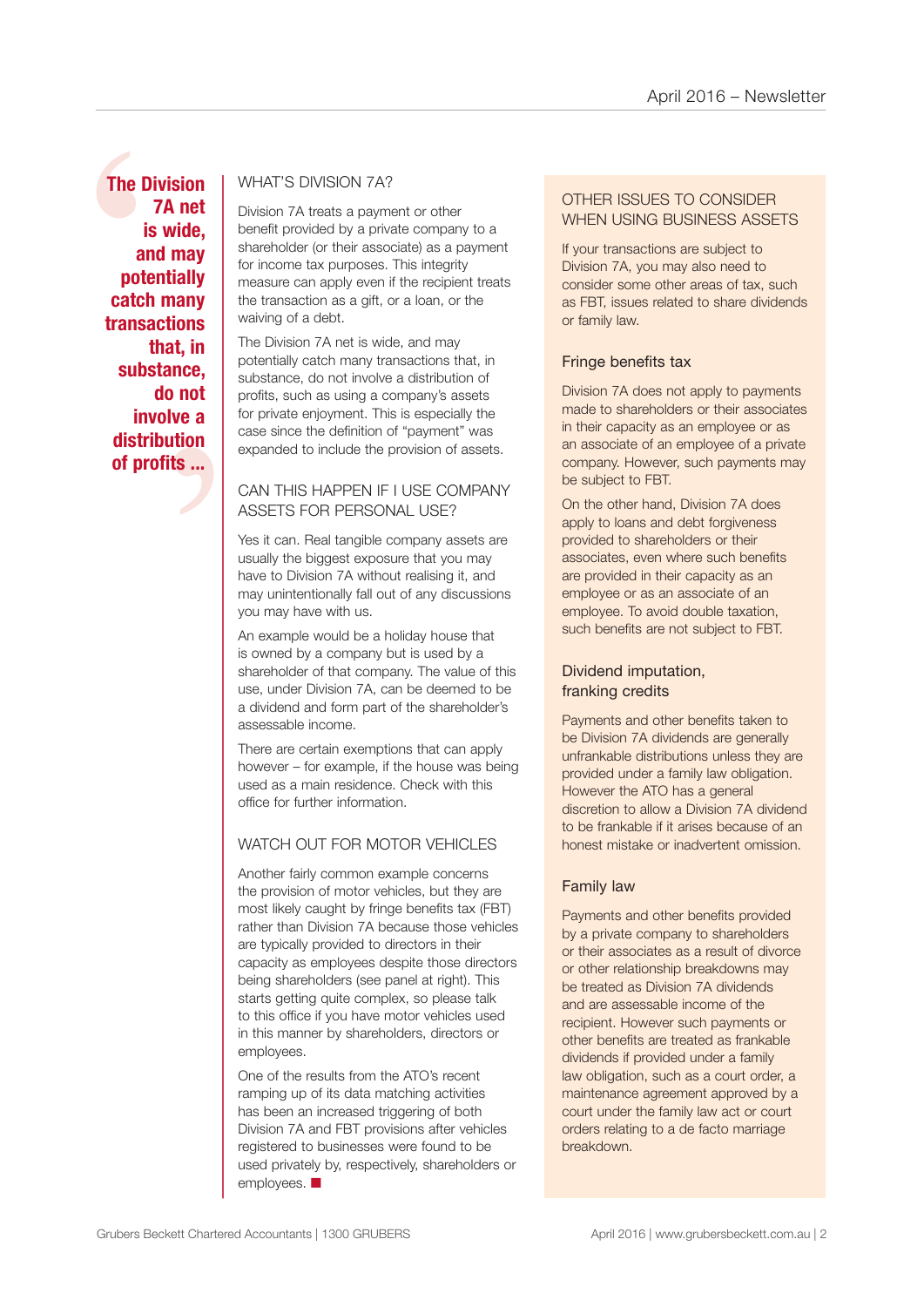## Death benefit nominations for your SMSF

A death benefit nomination is a written direction to SMSF trustees that instructs the trustee to pay a member's entitlements to certain dependants and/or legal personal representatives (their estate) in the proportions the member wishes in the event of their death.

I ith so much money tied up in superannuation, and more and more of Australia's retirement savings being managed under the direction of an SMSF trust deed, it is important to make sure any fund balance left over after one's time is up goes to the intended beneficiaries of your estate.

One misconception that many people have is that their normal "last will and testament" will safely distribute their estate, including money tied up in their superannuation fund. But the payment of benefits from an SMSF upon the death of a member is done in accordance to the governing rules of the fund, not according to the terms of a will.

This is why it is important for every member of an SMSF to direct how benefits are to be paid upon their death – and the death benefit nomination is the vehicle to make sure this is done.

### Nominations come in two flavours

The nomination can be binding – that is, it leaves no discretion to the trustee about how or to whom benefits are paid – or non-binding. The latter notifies the trustee of the member's preferred beneficiaries and the division of benefits, but leaves the final decision to the trustee (unless the governing rules of the fund provide otherwise).

A fund without a valid binding nomination will end up having benefits paid out according to the trust deed, if such provisions are included there, or see the trustee being guided, as appropriate, by any non-binding nomination, the late member's will or just simply exercising their own discretion.

The reasons some SMSF members may opt for a nonbinding nomination can include that they may not have made their mind up about dividing up assets after they've gone, or because they know that superannuation law dictates that benefits can only be directed to dependants or legal personal representatives anyway. Or it can often be because as fellow SMSF members are family, the member assumes their benefits will end up in appropriate hands.

Also, leaving some discretion to the trustee allows for changed circumstances to be taken into account, particularly where a nomination was made some time ago and relationships or dependencies have changed in the intervening period. The trustee can also consider the tax implications of any particular benefit distribution when the time comes.

A binding death benefit nomination, as noted above, leaves no discretion to the trustee. Benefits must be paid out in strict accordance to the nomination, which can be used to ensure no disputes arise between feuding relatives (or to exclude wayward children or estranged children's spouses).

Also a binding nomination made for an SMSF does not have to be renewed or reconfirmed every three years (which is a legal requirement for other types of super funds). They are sometimes referred to as "non-lapsing binding nominations".

However it has become accepted wisdom among superannuation industry circles that an SMSF member/ trustee should consider refreshing a death benefit nomination every few years anyway, whether it is binding or non-binding – just to be certain that their wishes are satisfied and for further peace of mind, but also so that no future beneficiaries will have any reason to dispute or call into question the late member's intentions.

However making a death benefit nomination binding potentially adds another ongoing requirement for members – to make sure the nomination is updated and continues to reflect your wishes should there be a change in family circumstances. Such changes can include the death of a dependant, the birth of a new dependant or the end of a relationship. Otherwise a binding nomination for an SMSF will remain in force until the member changes or revokes it.

Changing a death benefit nomination can be done at any time by completing a new nomination expressing the changed or new intentions of the member, and giving this to the trustee. The written notice needs to be signed and dated in the presence of two witnesses who are at least age 18, neither of whom is a nominee.

Ask us for help if these death benefit nominations are on your horizon.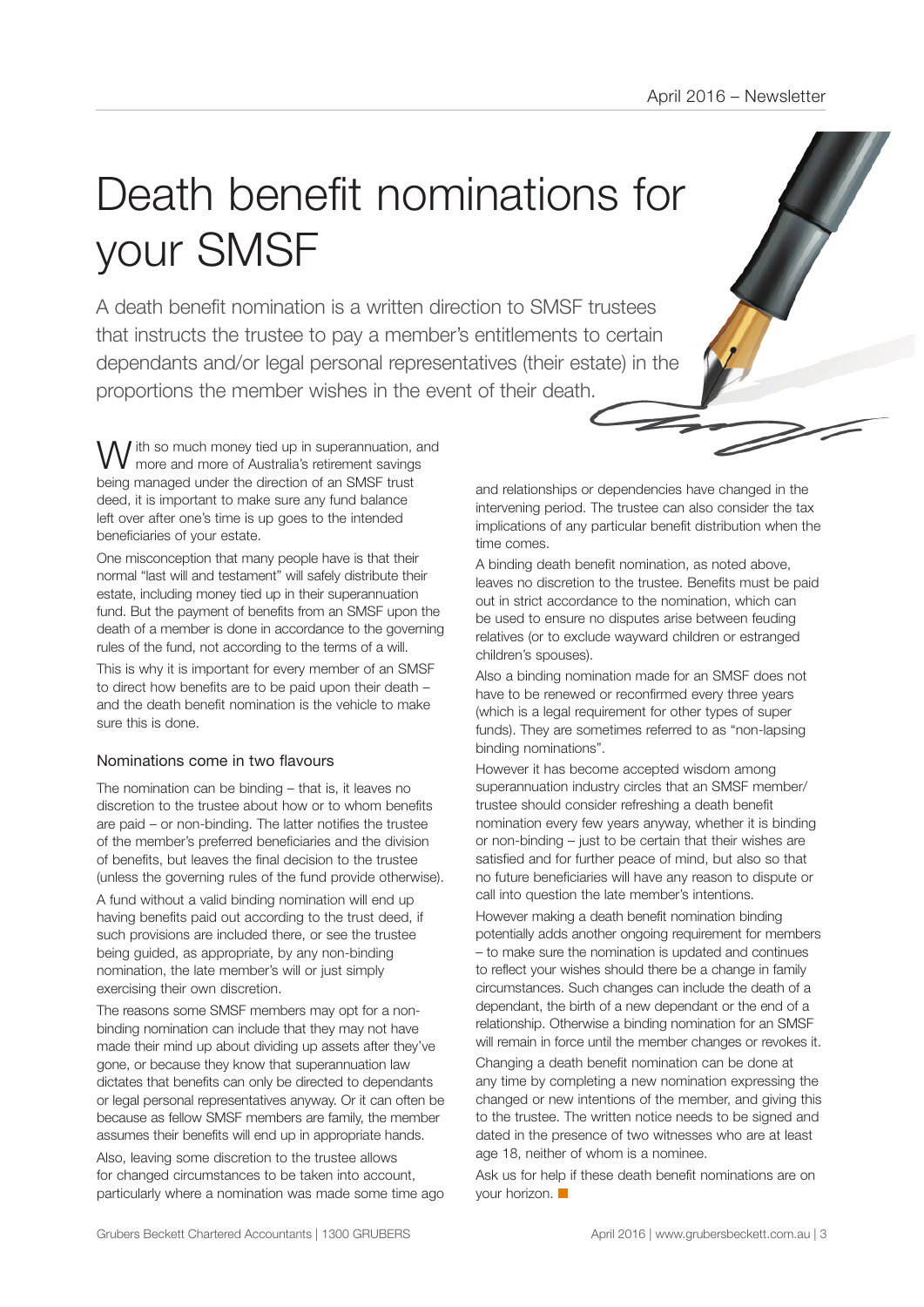## Considering a change of structure for your small business?

The final tranche of 2015 small business budget<br>announcements have made it into law, now expanding the tax relief available for small businesses to change the legal structure of their business. This new arrangement is designed to provide greater flexibility for small businesses to change structures without incurring an immediate CGT liability, and allowing it to defer CGT to a later point in time.

From July 1, 2016, a CGT rollover relief may apply to:

- transfers of depreciating assets, where the balancing adjustment event arising from the transfer occurs on or after July 1
- transfers of trading stock or revenue assets, where the transfer is after July 1, and
- transfers of CGT assets, where the CGT event from this transfer is after the same date.

This new law is in addition to rollovers currently available where an individual, trustee or partner transfers assets to, or creates assets in, a company in the course of incorporating a business. The optional rollover will be available where a small business entity transfers an "active asset" to another small business entity as part

of a genuine business restructure, without changing the ultimate economic ownership of the asset.

Whether a restructure is "genuine" will be determined based on all of the facts and circumstances. Relevant aspects include whether it is a bona fide commercial arrangement undertaken to enhance business efficiency, whether the transferred assets continue to be used in the business, and whether or not it is a preliminary step to, as the bill puts it, "facilitate the economic realisation of assets".

To be eligible for the rollover, both parties to the transfer must be either:

- a "small business entity" with \$2 million or less in turnover for the year during which the transfer occurs
- an entity that has an "affiliate" that is a small business entity for that income year
- "connected" with an entity that is a small business entity for that income year, or
- a partner in a partnership that is a small business entity for that income year.

Contact this office if you require further information.  $\blacksquare$ 



### Boats, planes, cars, horses … **Data matching to uncover wealth**

In the old days, tax officials could be seen driving around the 'burbs looking for signs of opulence that didn't match your income.

Now, with everything that needs to be known available digitally, data matching can uncover income that doesn't seem to match lifestyle in a fast and effective manner.

The ATO it is now working with insurance providers to identify Australians with policies covering an expanded range of luxury assets.

Watch out if you have insured any of these types of assets — marine, aviation, enthusiast motor vehicles, fine art and thoroughbred horses — to cover for damage or loss.

The ATO is matching the value of the insurance on these items to identify the wealthy lurking among us, and says this information will be used by it to get a more accurate estimate of the true wealth of individual taxpayers.

Starting from the beginning of this year, the ATO has commenced issuing formal notices to insurers to provide these policy details. Based on specific criteria, it expects to receive 100,000 records that may require further examination.

Please check your policies to make sure that you are insured via the correct entity, especially if you are small business entity. From our experience, many of the "please explains" may just come from administration errors and not anything mischievous.

Please contact us if you are concerned with any of your luxury assets.  $\blacksquare$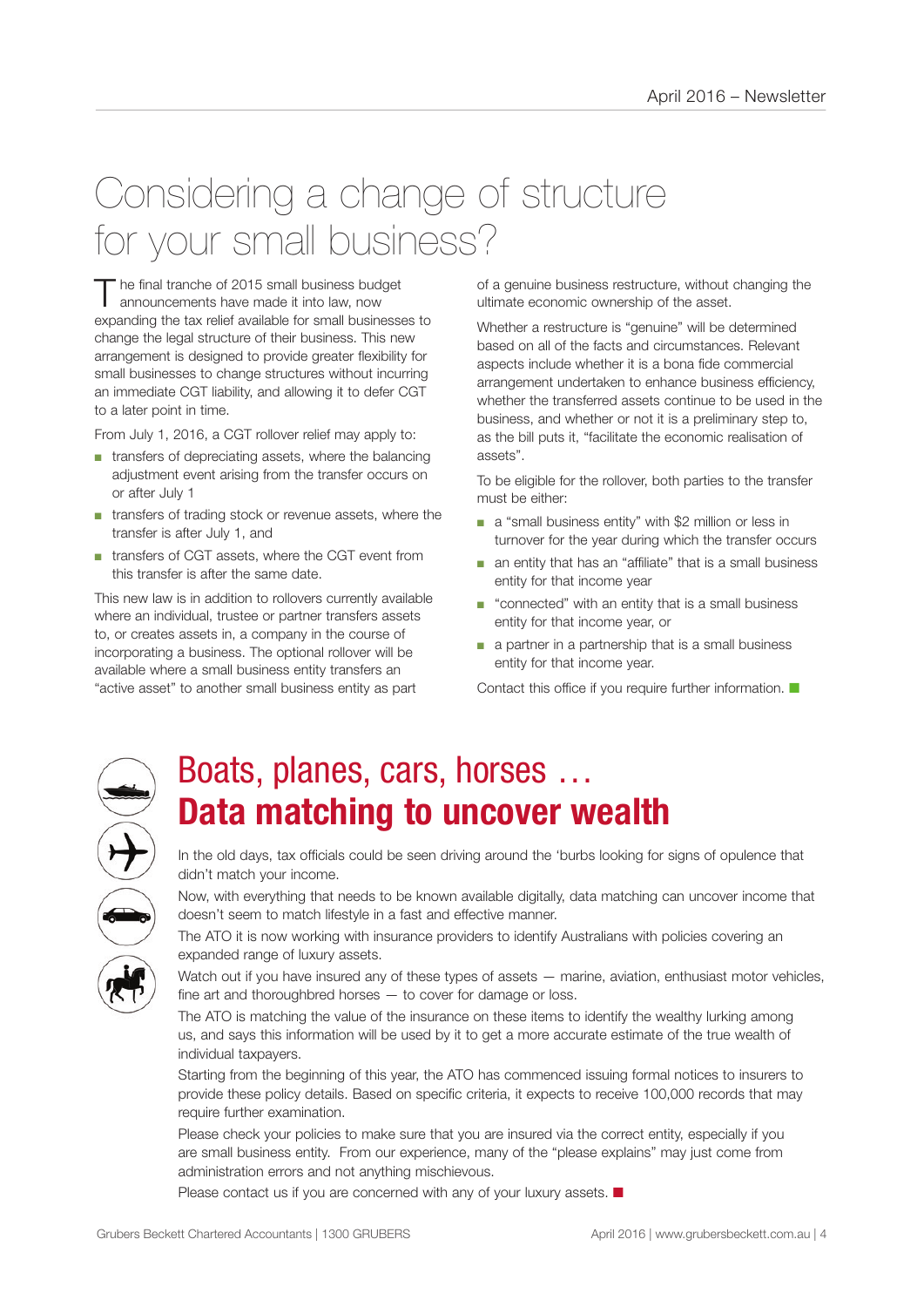

### Work-related travel expenses: Why are they on the ATO's radar?

 $A$ n area where we see individuals getting it wrong<br>Aas employees is in relation to claiming work-related travel expenses.

The absence of hard and fast rules can make claiming travel expenses difficult as often the deductibility of such costs can be dependent on the nature of employment, the amount of time spent away from home and whether an allowance has been received to cover those costs. The required receipts and documentation must be sourced and maintained to make a claim.

Further, the requirements relating to the use of the Commissioner of Taxation's (the Commissioner) reasonable travel amounts without having to keep written substantiation can be confusing.

### WHY SHOULD LEOCUS ON TRAVEL EXPENSE DEDUCTIONS?

The deductibility of overnight work-related travel expenses, which includes transport, accommodation and meals, is firmly in the sight of the Commissioner recently.

Our experience indicates that the ATO has been particularly active in targeting and in some cases amending prior year assessments for excessive claims in respect of

individuals whose professions require them to frequently travel and stay away from home. Agents have had enquiries with respect to the tax affairs of clients who work as academics, fly-in, fly-out (FIFO) workers and medical practitioners.

### WHEN ARE TRAVEL COSTS ALLOWED AS A DEDUCTION?

As an employee, you are entitled to claim a deduction for travel costs, which can comprise accommodation, meals and transportation to the extent the loss or outgoing is incurred in gaining employment income and that it is not of a capital nature, a domestic nature or relates to the earning of exempt income.

As a general rule, travel costs incurred are deductible to an individual if it can be sufficiently demonstrated that the costs are incurred in the course of performing their employment duties and are not private or domestic in nature.

Accommodation costs incurred by an employee on short business trips are mostly deductible, however, the tax treatment is less clear where an employee is required to work away from their usual place of residence for an extended duration.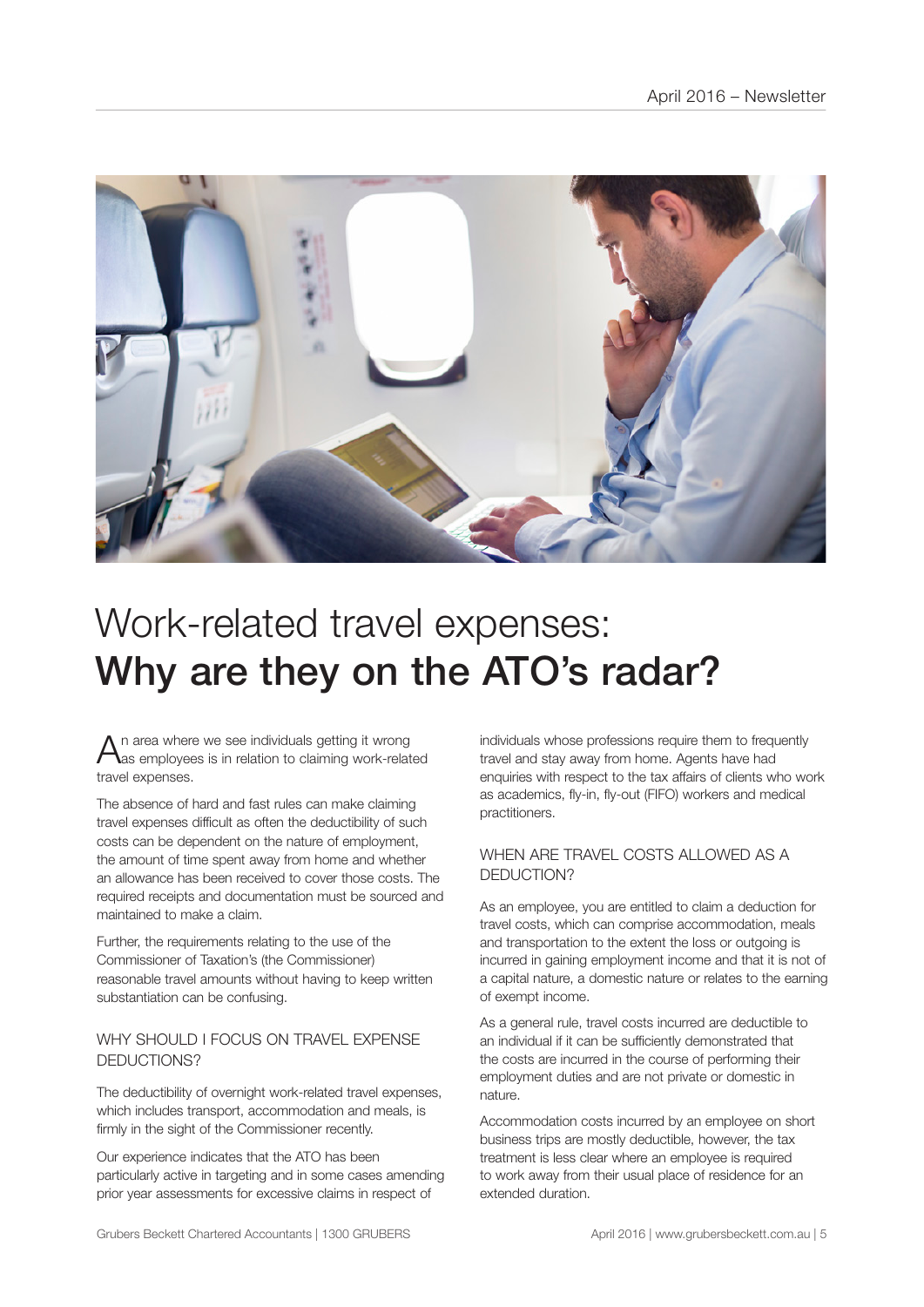Whether the individual is considered to be "living away from home" (LAFH) or "travelling" (as part of their employment) is a critical consideration in determining the deductibility of travel costs.

#### WHAT IS THE DISTINCTION BETWEEN "I AFH" AND "TRAVELLING"?

When an employee is "travelling" on business on behalf of an employer, travel expenses are incidental to the proper carrying out of the employment function and do not have the character of being private or domestic expenses. Such expenditure is typically deductible.

In some cases, the employee might also receive an allowance from their employer to cover for their LAFH or travelling costs (these are particularly common with FIFO workers and certain itinerant workers).

The ATO offers the following comparisons to help determine the difference:

| Living away from<br>home allowance                                                                                                                                                                | <b>Travelling</b><br>allowance                                                                                 |
|---------------------------------------------------------------------------------------------------------------------------------------------------------------------------------------------------|----------------------------------------------------------------------------------------------------------------|
| This is paid where<br>an employee has<br>taken up temporary<br>residence away from<br>their usual place of<br>residence in order to<br>carry out duties at a<br>new, but temporary,<br>workplace. | This is paid because<br>an employee is<br>travelling in the<br>course of performing<br>their job.              |
| There is a change<br>of job location in<br>relation to paying the<br>allowance.                                                                                                                   | There is no change<br>of job location in<br>relation to paying the<br>allowance.                               |
| Where an employee<br>is living away from<br>home, it is more<br>common for that<br>employee to be<br>accompanied by<br>their spouse and<br>family.                                                | Where an employee<br>is travelling, they<br>are generally not<br>accompanied by<br>their spouse and<br>family. |
| They are paid for<br>longer periods (more<br>than 21 days).                                                                                                                                       | They are paid for<br>short periods.                                                                            |

The ATO emphasises that these indicators are guidelines only, and in the case of making a cliam for a travelling expense no single indicator should be relied upon to determine the nature of an allowance.

For example, a travelling allowance might be paid to a commercial traveller, or to travelling entertainer almost continuously, whereas another claimant may receive a LAFHA for only a month.

There may be circumstances when an employee is away from their usual home base for a brief period in which it may be difficult to determine whether the employee is living away from home or travelling.

As guidance to distinuish between the type of allowances, the ATO says that as a practical general rule, where the period away does not exceed 21 days, generally the allowance will be treated as a travelling allowance rather than a LAFHA.

### HOW ARE TRAVELLING ALLOWANCES TAXED. COMPARED TO LAFH ALLOWANCES?

An allowance that satisfies the meaning of a travelling allowance would be assessed to you and deductions for travel costs incurred may be claimed against that allowance.

In contrast, a LAFH allowance, to the extent that it qualifies as a "living away from home fringe benefit" for FBT purposes, would not be assessable you. Travel expenses incurred would generally not be deductible if you are an employee and you are living away from your usual place of residence.

#### WHAT RECORDS DO I NEED TO KEEP IN ORDER TO CLAIM A DEDUCTION? WHAT'S THE "SUBSTANTIATION EXCEPTION"?

All deductible travel expenses must be substantiated with written evidence and travel records (such as ticket or booking receipts and travel diaries) by you, otherwise a claim will be denied.

A "substantiation exception" is however available, which allows you to claim travel expenses without the need to keep written records if you are in receipt of a "bona fide" travel allowance.

If eligible, you can claim deductions for travel expenses up to the Commissioner's prescribed reasonable amounts for the relevant year without having to keep written evidence.

We do however recommend that you keep all relevant receipts regardless, in order to support your claims. Also, doing this would put you more at ease in the event of an ATO audit.

This is a tricky area of the law, so please contact us if you require assistance.  $\blacksquare$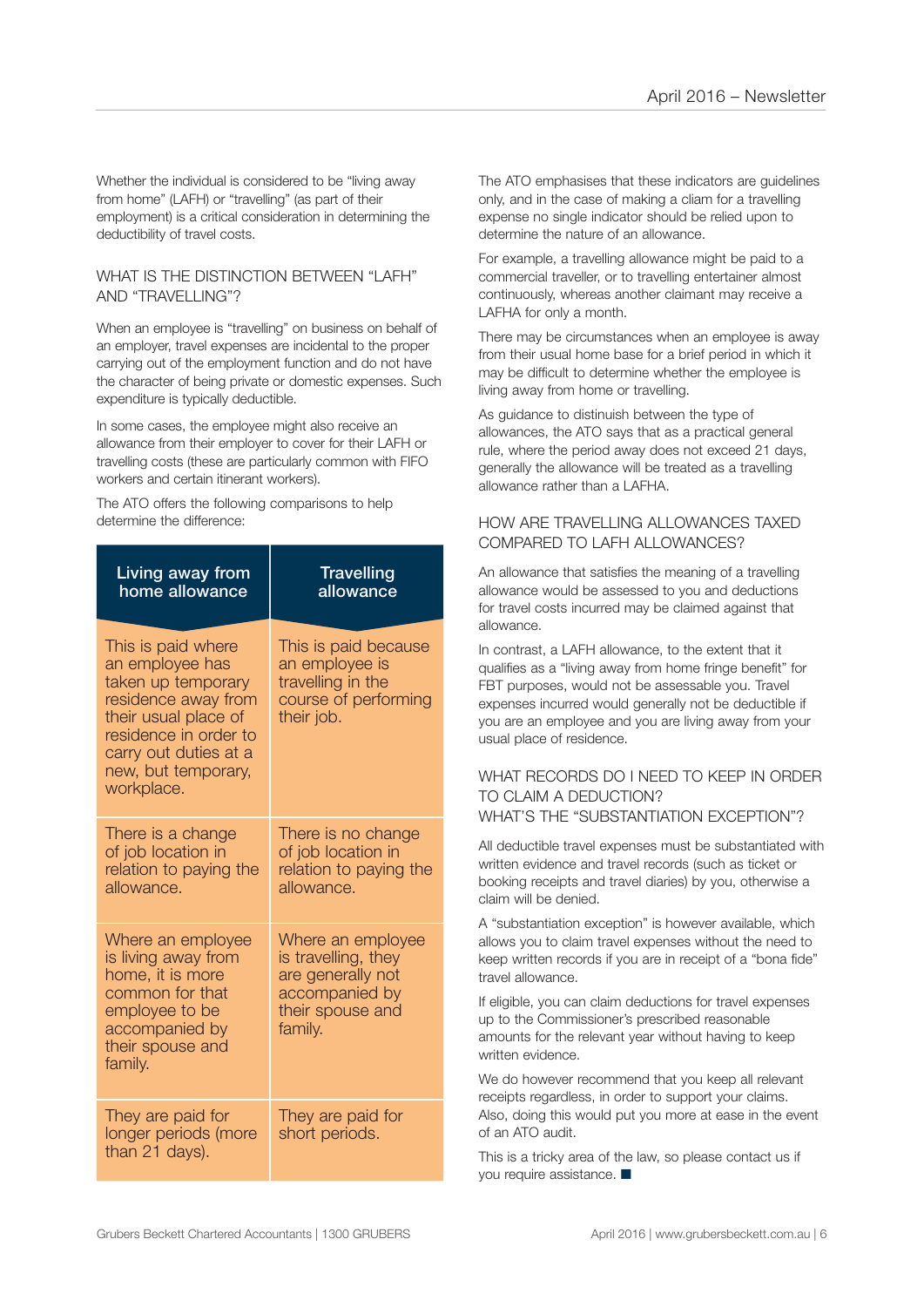

### The "I hadn't thought of that" business essential: Succession planning

 $\blacksquare$  rom about five years ago, the baby boomer generation started to turn 65. A surge in Australian business owners retiring began, and continues, but the topic of succession planning, although given some emphasis by this demographic wave, remains a perennially under-addressed issue.

Often a recurring subject of the ATO's "Building Confidence" compliance website, effective succession planning can allay many of the tax risks that stem from the fact that every small and medium sized business owner will at some stage close-up shop, retire or otherwise leave their businesses.

While on some level every business owner realises they should have a succession plan in place, and not just family businesses, it seems less common to find an entrepreneur who has done something about it. Even the seemingly straightforward assumption that you will at some stage exit your business needs to at least recognise that there should be a process to tick off all the issues.

Of course there is more than just the tax issues to consider (although CGT will figure largely) – there is super, valuing your business, finding the right person to take over, and selling or otherwise divesting yourself of something you've probably put a lot of blood, sweat

and tears into growing. Contemporary times may be witnessing a spike of baby boomers going through the process, but this should only cement the idea that succession planning will continue to be an important part of business life.

### NOT ENOUGH PLANNING

The ATO has found that most small business owners have not done enough planning to make a smooth exit. "We have found that leaving a business is less risky if owners have worked with their tax adviser to address the taxation issues of an exit strategy or succession plan well before leaving the business," it says.

The fact is that when a business is sold quickly and without proper planning, items can fall through the cracks and result in obligations not being met – or result in unnecessary and costly financial consequences (including tax).

With so many issues to juggle (such as dealing with capital assets, staff, final dividends and so on) and possibly a lifetime's achievement at stake, it can be extremely valuable to have professional advice and input to ensure careful planning – especially with the often large amounts of money involved.